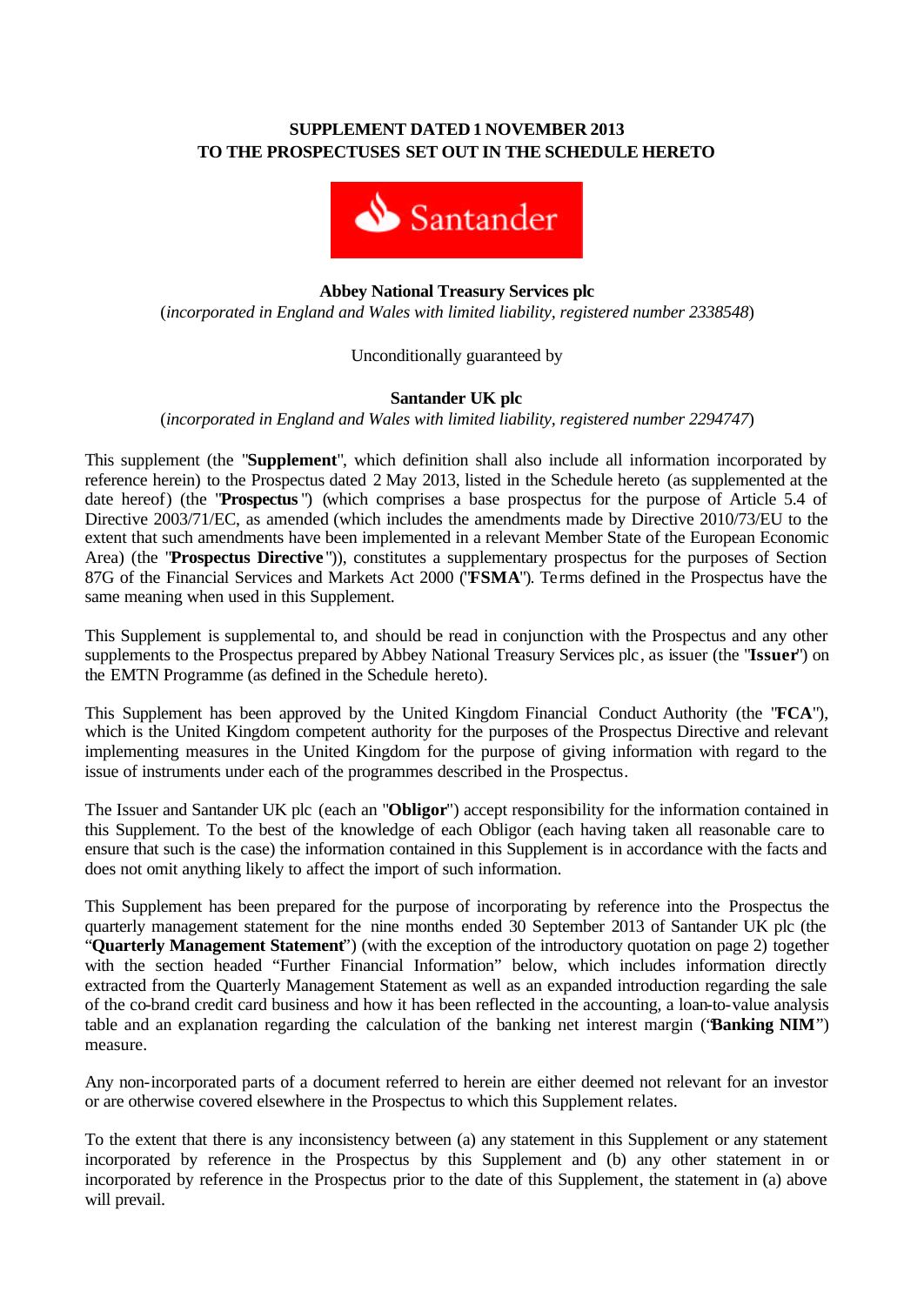If any documents which are incorporated by reference themselves incorporate any information or other documents therein, either expressly or implicitly, such information or other documents will not form part of this Supplement or the Prospectus for the purposes of the Prospectus Directive except where such information or other documents are specifically incorporated by reference or attached to this Supplement.

Any information in the documents incorporated by reference which is not incorporated in and does not form part of this Supplement is not relevant for investors or is contained elsewhere in the Prospectus to which this Supplement relates.

Save as disclosed in this Supplement and the Prospectus, no significant new factor, material mistake or inaccuracy relating to information included in the Prospectus has arisen or been noted, as the case may be, since the publication of the Prospectus.

In circumstances where Sections  $87O(4) - (6)$  of the FSMA apply, investors who have agreed to purchase or subscribe for securities before this Supplement is published have the right, exercisable before the end of the period of two working days beginning with the working day after the date on which this Supplement was published, to withdraw their acceptances by sending a written notice of withdrawal (which must include the full name and address of the person or entity wishing to exercise such statutory withdrawal right and identify the transferable securities to which that statutory withdrawal right relates) by electronic mail to wholesalemarketslegal@santandergbm.com .

# **PUBLICATION OF QUARTERLY MANAGEMENT STATEMENT**

On 24 October 2013, Santander UK plc published its unaudited Quarterly Management Statement for the nine months ended 30 September 2013.

The Santander UK Quarterly Management Statement (with the exception of the introductory quotation on page 2) is hereby incorporated by reference into the Prospectus.

## **FURTHER FINANCIAL INFORMATION**

## **Selected Financial Data and Other Statistical Data**

#### *Introduction*

In the first half of 2013, Santander UK plc completed deals to sell its co-brand credit cards business. The cobrands credit cards business is accounted for as discontinued operations in the selected financial data and other statistical data set forth below at 30 June 2013 and at 30 September 2013. The selected financial data and other statistical data set forth below as of and for the years ended 31 December 2012, 2011, 2010, 2009 and 2008 include the co-brand credit cards business as part of continuing operations of Santander UK plc and its subsidiaries (the "**Group**"), and have not been adjusted to include this business as discontinued operations.

Financial highlights for the nine months ended 30 September 2013

| Nine months      | Nine months      |
|------------------|------------------|
| ended 30         | ended 30         |
| <b>September</b> | <b>September</b> |
| 2013             | 2012             |
| £m               | £m               |
| (unaudited)      |                  |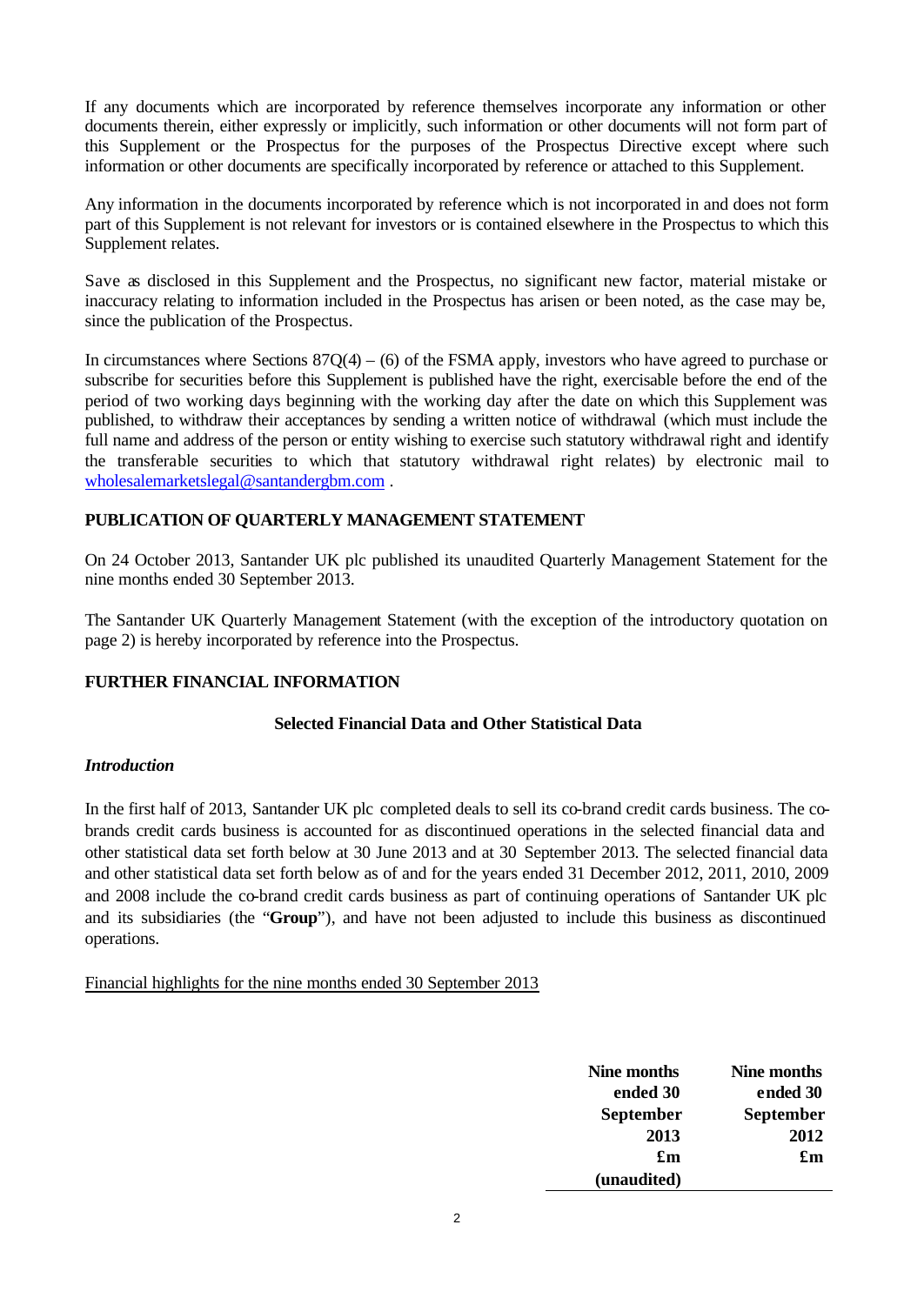| Net interest income                                        | 2,151   | 2,105    |
|------------------------------------------------------------|---------|----------|
| Non-interest income                                        | 807     | 1,656    |
| Operating expenses                                         | (1,650) | (1,606)  |
| Total operating provisions and charges                     | (417)   | (1,115)  |
| Profit before tax from continuing operations               | 891     | 1,040    |
| Profit after tax from continuing operations                | 717     | 785      |
| Banking net interest margin (" <b>Banking NIM</b> ") $(1)$ | 1.50%   | $1.39\%$ |

(1) See "*Banking NIM*" below for a reconciliation between Banking NIM and net interest margin.

## Balance Sheet Highlights as at 30 September 2013

|                                     | 30 September | 30 September |  |
|-------------------------------------|--------------|--------------|--|
|                                     | 2013         | 2012         |  |
|                                     | £bn          | £bn          |  |
| Customer loans                      | 188.7        | 194.7        |  |
| - of which mortgages                | 149.9        | 156.6        |  |
| - of which Corporate Banking        | 21.5         | 19.6         |  |
| Customer deposits                   | 148.5        | 148.6        |  |
| Eligible liquid assets (BIPRU 12.7) | 33.1         | 36.9         |  |

Income statement analysis for the Group for the nine months ended and as at 30 September 2013 compared to the nine months ended and as at 30 September 2012

Operating income

- Net interest income was 2% higher, largely due to an improved mortgage stock interest margin and increased lending in Corporate Banking. In part, this was offset by the continued impact of the low interest rate environment. The pressure from increased customer deposit funding costs, evident earlier in 2013, has noticeably eased during the nine months ended 30 September 2013. Overall the customer interest margin has improved from the level of 2012.
- Non-interest income was lower, largely due to the gain of  $\text{\pounds}705$  million on the capital management exercise in the third quarter of 2012.

## Operating expenses

- Costs remained tightly controlled with the Group's focus on business as usual expenses. Administrative expenses increased 3%, principally due to higher operational, technology and regulatory compliance and control costs.
- Depreciation, amortisation and impairment was 1% higher. Investment programmes continued to support the business transformation and underpin future efficiency improvements. Investments in the business included initiatives focused on improving the customer experience, the branch network, the Group's affluent proposition 'Select', the Group's Corporate Banking platform and the expansion of the network of regional Corporate Business Centres.

Operating provisions and charges

• Impairment losses on loans and advances were lower, largely as a result of a £335 million credit provision included for the non-core corporate and legacy portfolios in the third quarter of 2012.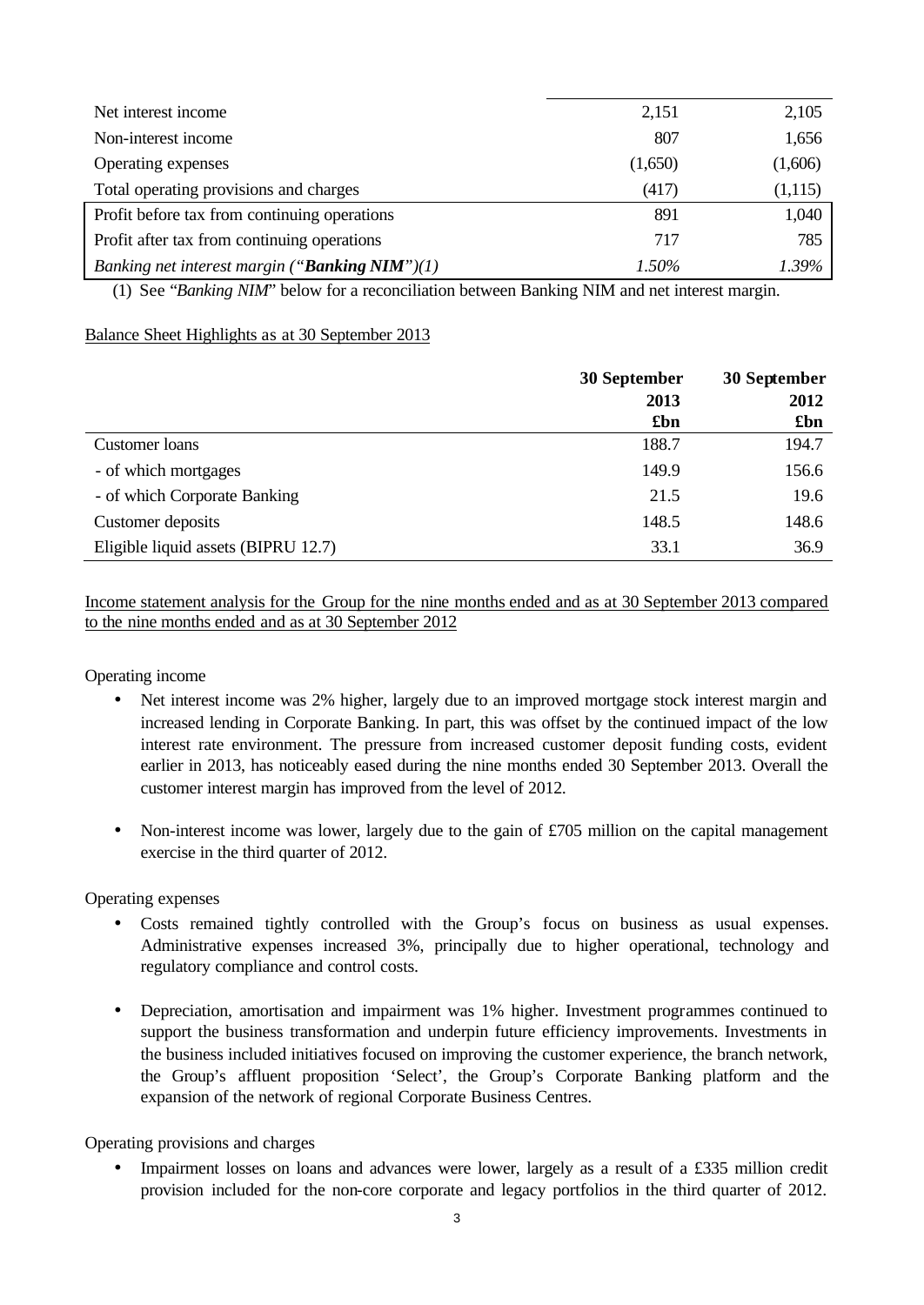Credit quality in the Retail Banking and Corporate Banking loan books continued to be resilient whilst provisions on the non-core corporate and legacy portfolios were lower than during the nine months ended 30 September 2012.

• Provisions for other liabilities and charges were lower, largely due to a £232 million conduct remediation provision and a £52 million provision for termination costs in the third quarter of 2012 relating to the termination of the Group's proposed acquisition of businesses from the Royal Bank of Scotland group.

Taxation charge

• The taxation charge was 32% lower, largely attributable to lower profits from continuing operations as well as the impact of the continued reduction in the main corporation tax rate.

# Balance sheet analysis for the Group as at 30 September 2013 compared to as at 31 December 2012

Customer balances

- Customer loans decreased £6.0 billion, reflecting a managed reduction in selected higher risk segments of the mortgage portfolio partially offset by an increase in Corporate Banking loans. Interest-only mortgage loan balances decreased by £4 billion.
- Customer deposits decreased £0.1 billion. In Retail Banking there was an acceleration in the reduction of retail savings balances as the Group focused on retaining and originating accounts held by more loyal customers; in total balances reduced by £3.5 billion. Corporate Centre customer deposits rose in the first nine months, as a consequence of market activity.
- The loan-to-deposit ratio of 126% was 3 percentage points lower than as at 31 December 2012.
- Other assets consist largely of liquid assets and trading assets including derivatives. The increase in these assets was due to higher repo activity.

## Capital

- The Group's Core Tier 1 Capital ratio increased to 12.6%, through organic profit generation.
- The CET 1 Capital ratio was 11.6% compared to 11.1% as at 31 December 2012 and the PRA leverage ratio was 3.3%.
- Risk-weighted assets were broadly flat, with the growth of higher risk-weighted corporate lending largely offset by the reduction in mortgage loans.
- In the third quarter of 2013 the Group undertook a capital management exercise, buying back approximately £500 million of Tier 1 and Tier 2 capital instruments. This generated a small profit and reduced the Group's Total Capital ratio by approximately 60 basis points.

Funding and liquidity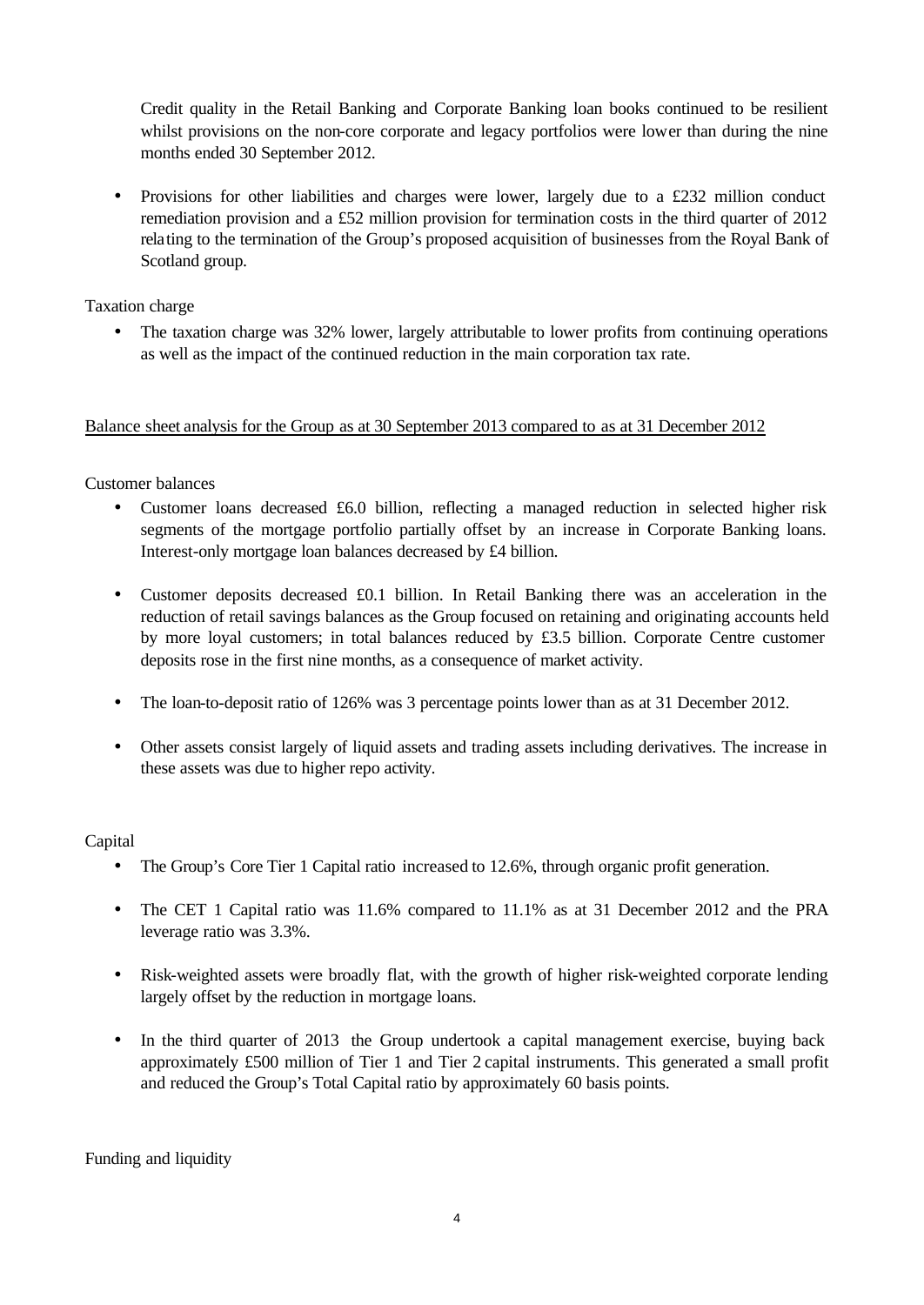- Eligible liquid assets decreased £3.8 billion to £33.1 billion. Balances have been managed down in response to regulatory guidance, initially received in the second half of 2012, as well as greater stability in the capital markets and as a consequence of the actions taken to strengthen the balance sheet over the last three years.
- Wholesale funding of less than one year was broadly stable at £24.7 billion.
- Eligible liquid assets significantly exceeded wholesale funding of less than one year, with a coverage ratio of 134%.
- Medium-term funding issuances of £4 billion (Sterling equivalent) in the nine months ended 30 September 2013 were well received and at significantly lower spreads than for similar issues in 2012.

# Credit Quality

# **Mortgages**

|                                          | 30               | 31              |
|------------------------------------------|------------------|-----------------|
|                                          | <b>September</b> | <b>December</b> |
|                                          | 2013             | 2012            |
| Mortgage non-performing loans ("NPLs")   | £2,841 $m$       | £2,719 $m$      |
| Mortgage loans and advances to customers | £149.9bn         | £156.6bn        |
| Mortgage impairment loan loss allowances | £589 $m$         | £552 $m$        |
| Mortgage NPL ratio(1)                    | 1.89%            | $1.74\%$        |
| Mortgage NPL coverage(2)                 | 21%              | <b>20%</b>      |

(1) NPL balance as a percentage of the asset balance.

(2) Impairment loss allowances divided by NPLs and advances.

- Mortgage NPLs of £2,841 million included £497 million compared to £356 million as at 31 December 2012 arising from regulatory-driven policy and reporting changes implemented in early 2012.
- The NPL ratio increased to 1.89% largely due to these changes, as well as the impact of lower mortgage balances. The impact of these effects was more limited in the third quarter of 2013, rising modestly from 1.87% as at 30 June 2013.
- The impact of regulatory-driven policy and reporting changes is likely to reduce going forward, with the NPL ratio expected to stabilise in 2014.

Loan-to-value analysis $(1)(2)$ 

|                                                                 | 30 September  |      |                               |
|-----------------------------------------------------------------|---------------|------|-------------------------------|
|                                                                 | 2013          |      | 30 June 2013 31 December 2012 |
|                                                                 | $\frac{6}{9}$ | $\%$ | $\frac{0}{0}$                 |
| <b>New business</b>                                             |               |      |                               |
| $>90\%$ - 100%                                                  |               |      |                               |
| Simple average <sup>(3)</sup> loan-to-value of new business (at |               | 62   |                               |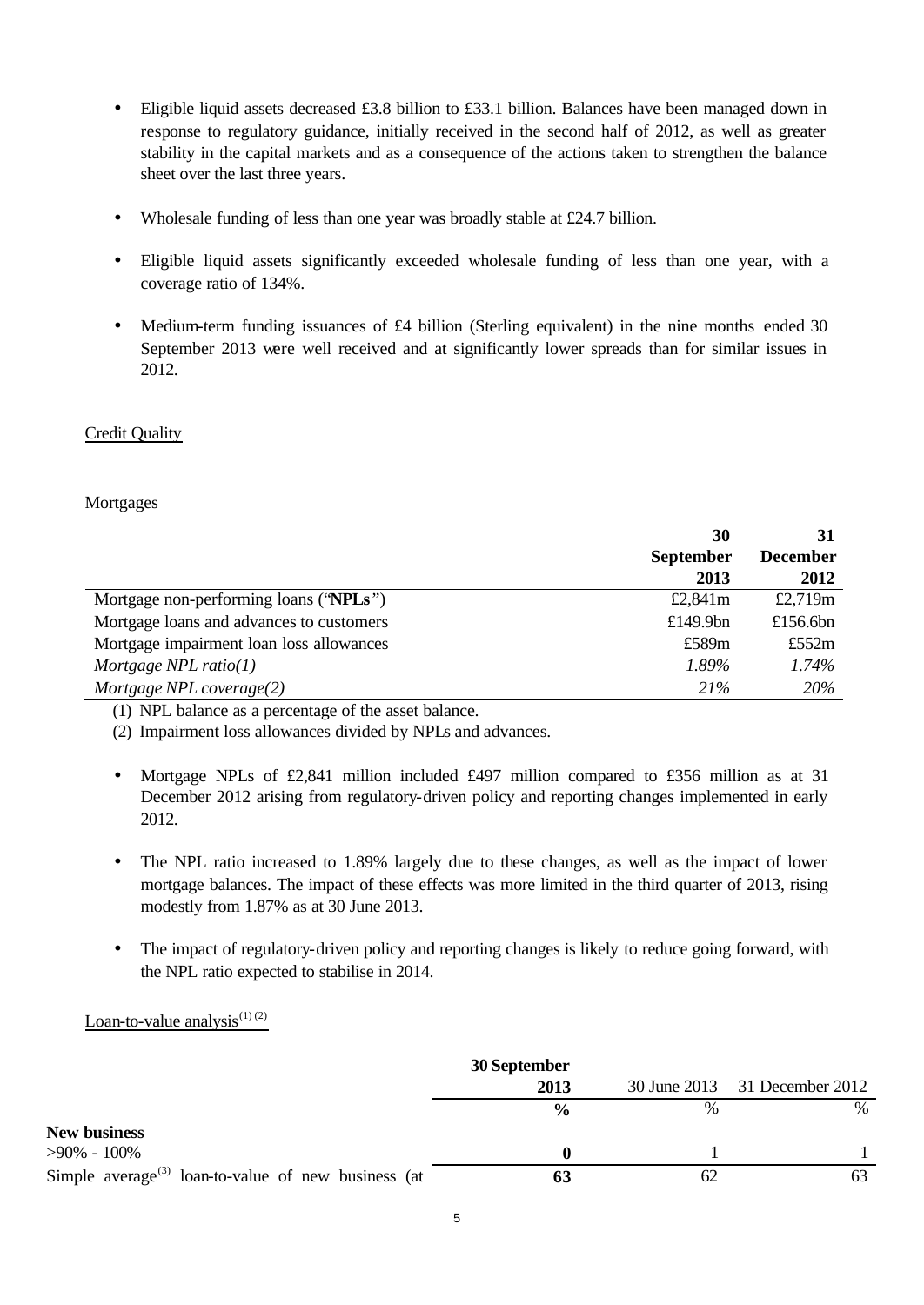| inception)<br>Value weighted average <sup><math>(4)</math></sup> loan-to-value of new<br>business (at inception) | 58 | 57 | 59 |
|------------------------------------------------------------------------------------------------------------------|----|----|----|
| <b>Stock</b><br>$>90\% - 100\%$<br>$>100\%$ i.e. negative equity                                                 |    | 6  |    |
| Simple average loan-to-value of stock (indexed)                                                                  | 51 | 52 | 52 |

(1) Excludes any fees added to the loan, and only includes the drawn loan amount, not drawdown limits.

(2) Based on Halifax's UK House Price Index ('HPI') indexed values or the results of automated valuation modelling, as appropriate.

(3) Unweighted average of loan-to-value of all accounts.

(4) Sum of all loan values divided by sum of all valuations.

### *Banking NIM*

Banking NIM is defined as annualised net interest income divided by average customer loans (previously known as commercial assets). Until 31 December 2012, an adjustment was made to exclude net interest income arising from the non-core legacy structured assets portfolio (formerly known as the "Treasury Asset Portfolio") to derive net interest income for the calculation of the Banking NIM. Given that the effect of this item on net interest income is now immaterial, the adjustment is no longer made.

Management reviews Banking NIM in order to measure the overall net interest margin of customer loans and believes that presentation of this financial measure provides useful information to investors regarding the Group's results of operations. A reconciliation between net interest margin and Banking NIM is as follows:

|                      | Nine months |             |             |             |             |             |             | Three months |  |
|----------------------|-------------|-------------|-------------|-------------|-------------|-------------|-------------|--------------|--|
|                      |             | ended       |             |             |             |             | ended       |              |  |
|                      | 30.09.1     | 30.09.1     | 30.09.1     | 30.06.1     | 31.03.1     | 31.12.1     | 30.09.1     |              |  |
|                      |             | 2           | 3           | 3           | 3           | 2           |             |              |  |
|                      | $\pounds$ m | $\pounds$ m | $\pounds$ m | $\pounds$ m | $\pounds$ m | $\pounds$ m | $\pounds$ m |              |  |
| Net interest income  | 2,151       | 2,105       | 760         | 699         | 692         | 629         | 640         |              |  |
| Average interest     | 231,18      | 235,26      | 229,95      | 230,25      | 233,35      | 234,73      | 233,14      |              |  |
| earning assets       |             | 8           |             | 5           |             | 4           | 3           |              |  |
| Average customer     | 191,67      | 202,20      | 189,87      | 191,71      | 193,44      | 196,34      | 199,72      |              |  |
| loans                |             | 6           | 5           | 6           | 4           |             | 4           |              |  |
| Net interest margin  | 1.24%       | 1.19%       | 1.31%       | 1.22%       | 1.20%       | 1.07%       | 1.09%       |              |  |
| Banking net interest |             |             |             |             |             |             |             |              |  |
| margin               | 1.50%       | 1.39%       | 1.59%       | 1.46%       | 1.45%       | 1.27%       | 1.27%       |              |  |

Copies of the unaudited Quarterly Management Statement have been submitted to the National Storage Mechanism (available for viewing at: www.hemscott.com/nsm.do).

The relevant sections of the document listed above are also available at: http://www.aboutsantander.co.uk/investors/results-and-presentations/2013.aspx.

### **GENERAL**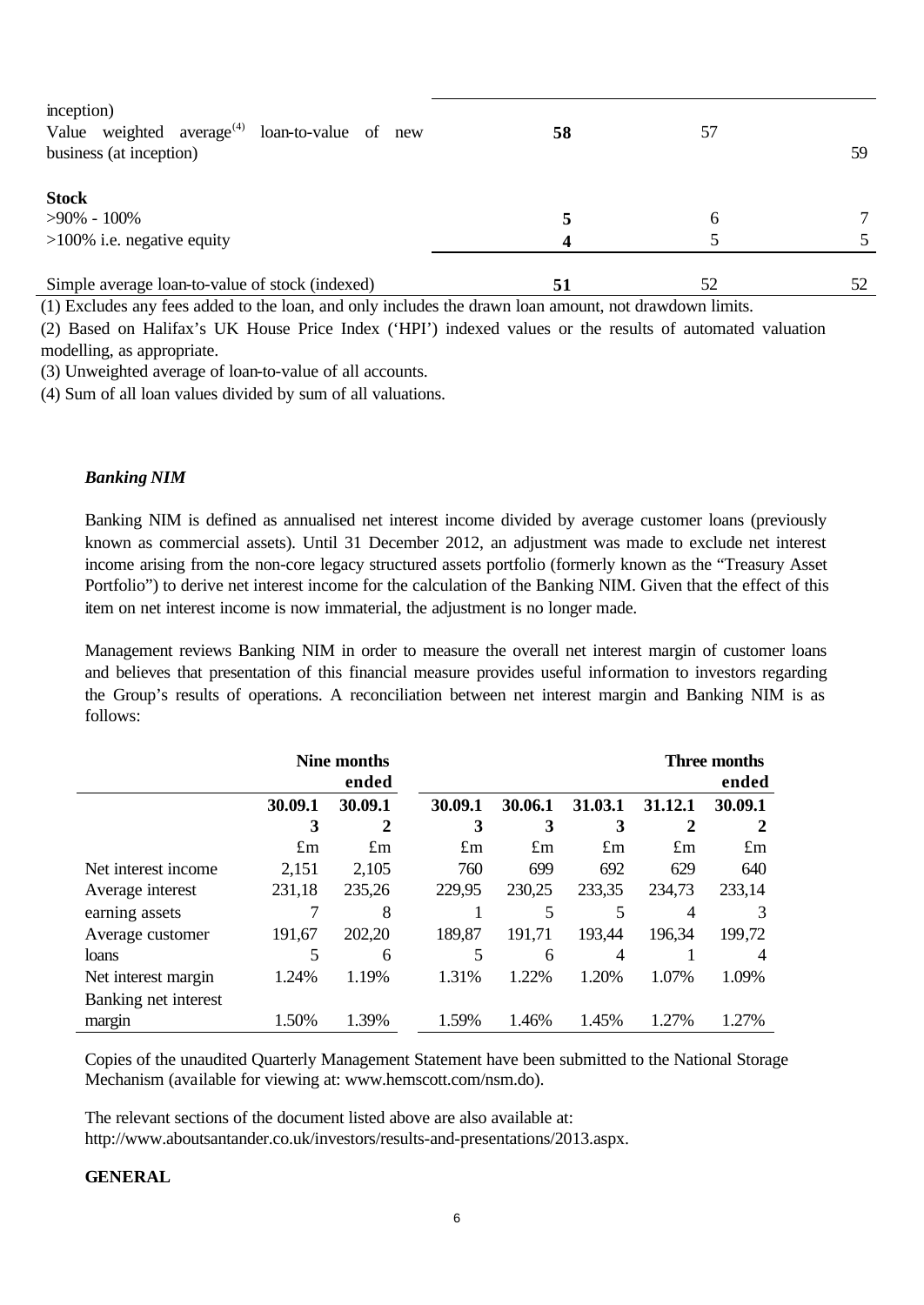This Supplement will be published on the website of the London Stock Exchange at the following link: http://www.londonstockexchange.com/exchange/news/market-news/market-news-home.html.

The date of this Supplement is 1 November 2013.